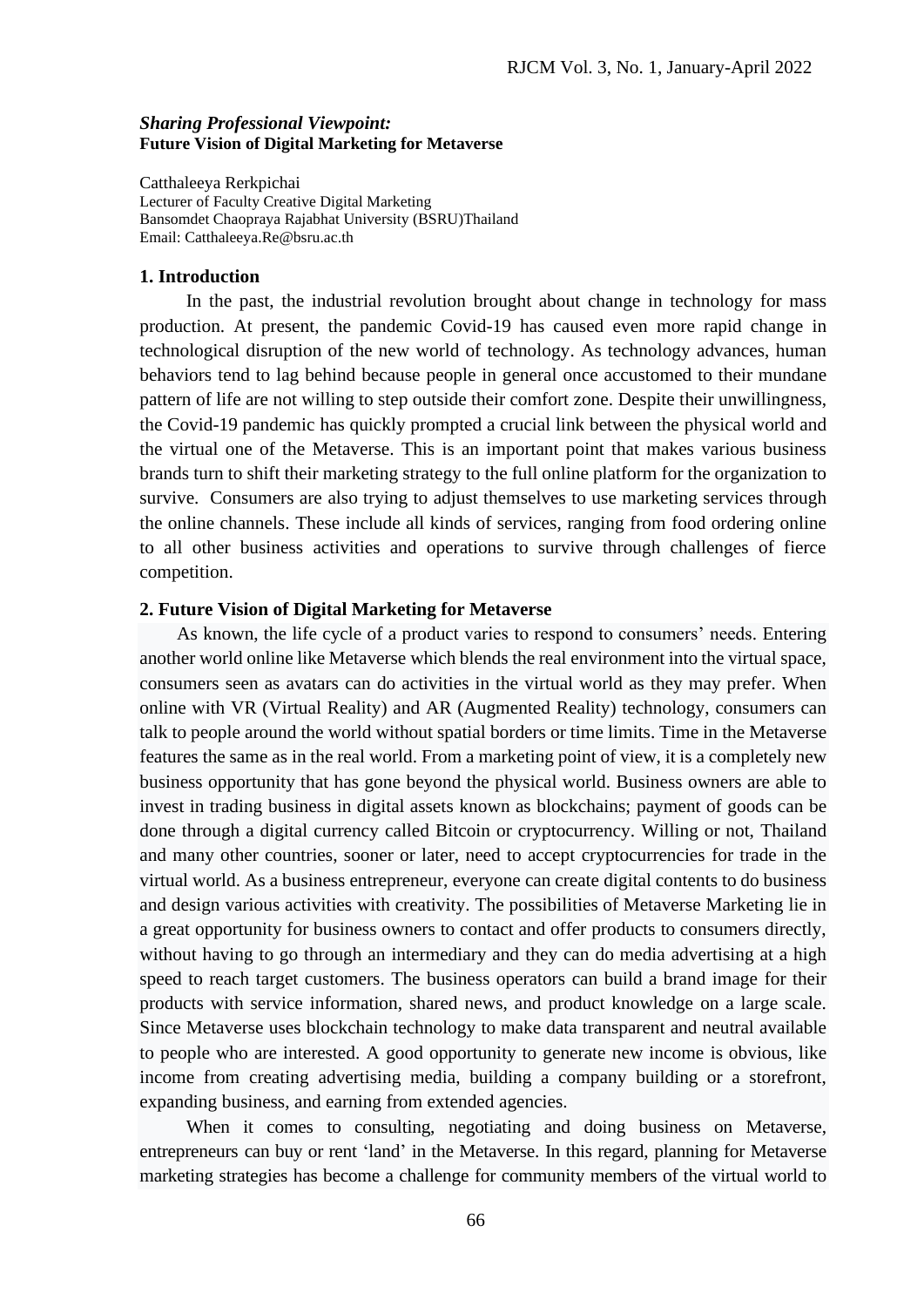invest in developing their strategies, whether it could be for Sandbox, Decentral and Meta (formerly Facebook). Currently, those businesses that have stepped into the Metaverse are NIKE, partnered with Roblox to create NIKELAND, Microsoft enabling Microsoft Azure developers to create a digital world that parallels with the real-time world, and virtual environments to be replicated. Google has recently launched Project Starline to make meetings virtual. This is in line with research from ARK Invest, an active ETF asset management firm, that by 2025 the global gaming market will have a revenue up to 16% while the AR & VR market will grow 59% from 2020 (ARK Investment Management LLC, 2020).

 Kim (2021) stated that the common attributes of the Metaverse appear to be the continuity (or persistence) of identity and objects, a shared environment, the use of avatars (or embodied selves), synchronization, being three-dimensional or virtual, interoperability, and a user experience that is interactive, immersive, and social. The Metaverse serves as an interoperated persistent network of shared virtual environments where people can interact synchronously through their avatars with other agents and objects. This is a broad and evolving definition which can shift as the Metaverse continues to be built and used, for the Metaverse is constantly evolving with service providers and other businesses to expand their marketing channels. Of course, a career that will support these things falls on those who can create 3D Virtual World technology through Mobile & Web Platform, Digital & Virtual Commerce, Chatbot, and Interactive & Retail Innovation. In line with Wunderman Thompson, there are key elements that characterize the Metaverse in that such a virtual world has no end. In this scenario, the future vision of digital marketing for Metaverse will rest upon real-time responses to business actions in the virtual world with data stored on the Blockchain that no one owns. It is an important system that makes information transparent and neutral in a space that allows people or 'creators' to interact with others via their contents. These people in their avatar integrate the real world with the limitless virtual sphere via AR technology.

## **3. Recommendations**

 It is possible that the Metaverse could support the interpersonal and family relationships. Since such relationships in the real world tend to weaken in the course of time, the Metaverse could have a great potential in restoring positive relations among people. Another point of concern from the author is about marketing ethics in marketing activities in the Metaverse. Business people and consumers need to be well aware and well prepared for possible shortcomings and negative effects of the virtual world on their lives, and learn to keep a good balance in 'existence' between the two worlds for their physical and mental wellbeing.

#### **4. The Author**

 The author Cattleya Rerkpichai, D.I.Ed., is a full-time lecturer in the Business Administration Program, the Faculty of Creative Digital Marketing at Bansomdet Chaopraya Rajabhat University (BSRU), Bangkok, Thailand. Her research interest is in the areas of Product Innovations and Digital Marketing.